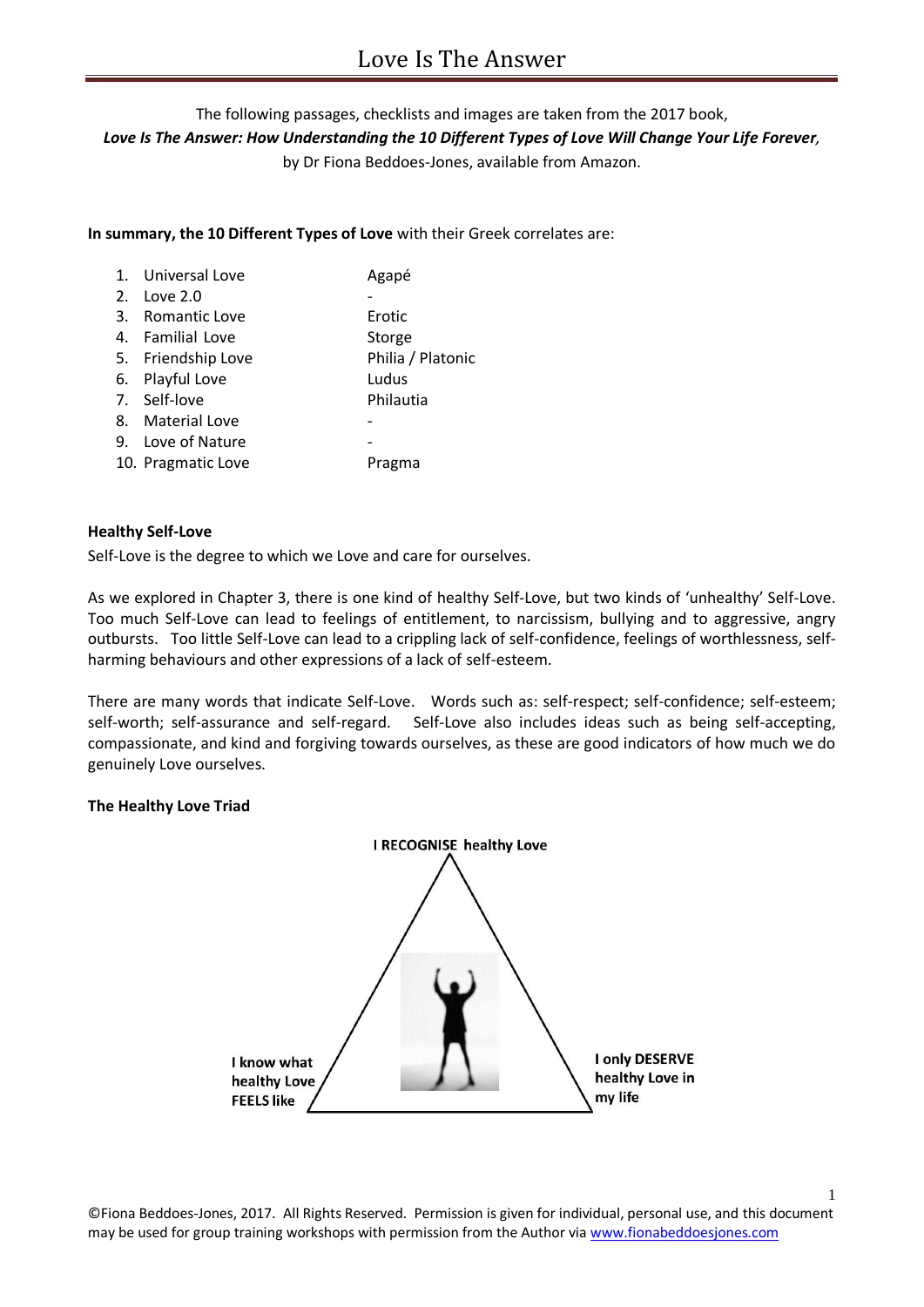The following 3 checklists: for Self-Love, Self-Awareness and Self-Understanding, are not designed to be comprehensive, statistically valid measures. Instead, they are designed to be quick, easy indicators of approximately how much of each you currently have in your life.

# **The checklist for Self-Love**

|     |                                            | No | Yes |
|-----|--------------------------------------------|----|-----|
| 1.  | I am worth something                       |    |     |
| 2.  | My happiness matters                       |    |     |
| 3.  | I respect myself                           |    |     |
| 4   | I expect other people to respect me        |    |     |
| 5   | I accept myself for who I am and what I am |    |     |
| 6   | I avoid people who are very critical of me |    |     |
| 7   | I genuinely like myself                    |    |     |
| 8   | My thoughts and feelings matter            |    |     |
| 9.  | I am my own best friend                    |    |     |
| 10. | I'm often kind to myself                   |    |     |
|     | <b>Your Total</b>                          |    |     |

# **The checklist for Healthy Self-Awareness**

|                |                                              | No | Yes |
|----------------|----------------------------------------------|----|-----|
| 1.             | I like learning things about myself          |    |     |
| 2.             | I can describe how I'm feeling at any moment |    |     |
| 3.             | I recognise that not everyone thinks as I do |    |     |
| 4              | I can list my 5 highest values quite easily  |    |     |
| 5              | I practice 'mindfulness' in all that I do    |    |     |
| 6              | I'm always on a voyage of self-discovery     |    |     |
| $\overline{7}$ | I'm very clear about who I am                |    |     |
| 8              | I'm acutely aware of when I've upset someone |    |     |
| 9.             | I'm aware of my changing energy levels daily |    |     |
| 10.            | Being self-aware also makes me others-aware  |    |     |
|                | Your Total                                   |    |     |

## **The checklist for Healthy Self-Understanding**

|                |                                                 | No | Yes |
|----------------|-------------------------------------------------|----|-----|
| 1.             | I know why I do the things that I do            |    |     |
| 2.             | If I'm asked to explain my thinking, I can      |    |     |
| 3.             | When someone is upset with me, I know why       |    |     |
| 4              | I can tell you what my strengths are            |    |     |
| 5              | I understand how my moods impact on others      |    |     |
| 6              | I always make time for self-reflection          |    |     |
| $\overline{7}$ | If someone has upset me I can explain why       |    |     |
| 8              | I understand how my weaknesses affect my life   |    |     |
| 9.             | I know what motivates me and what doesn't       |    |     |
| 10.            | I often dwell on things until I understand them |    |     |
|                | Your Total                                      |    |     |

©Fiona Beddoes-Jones, 2017. All Rights Reserved. Permission is given for individual, personal use, and this document may be used for group training workshops with permission from the Author vi[a www.fionabeddoesjones.com](http://www.fionabeddoesjones.com/)